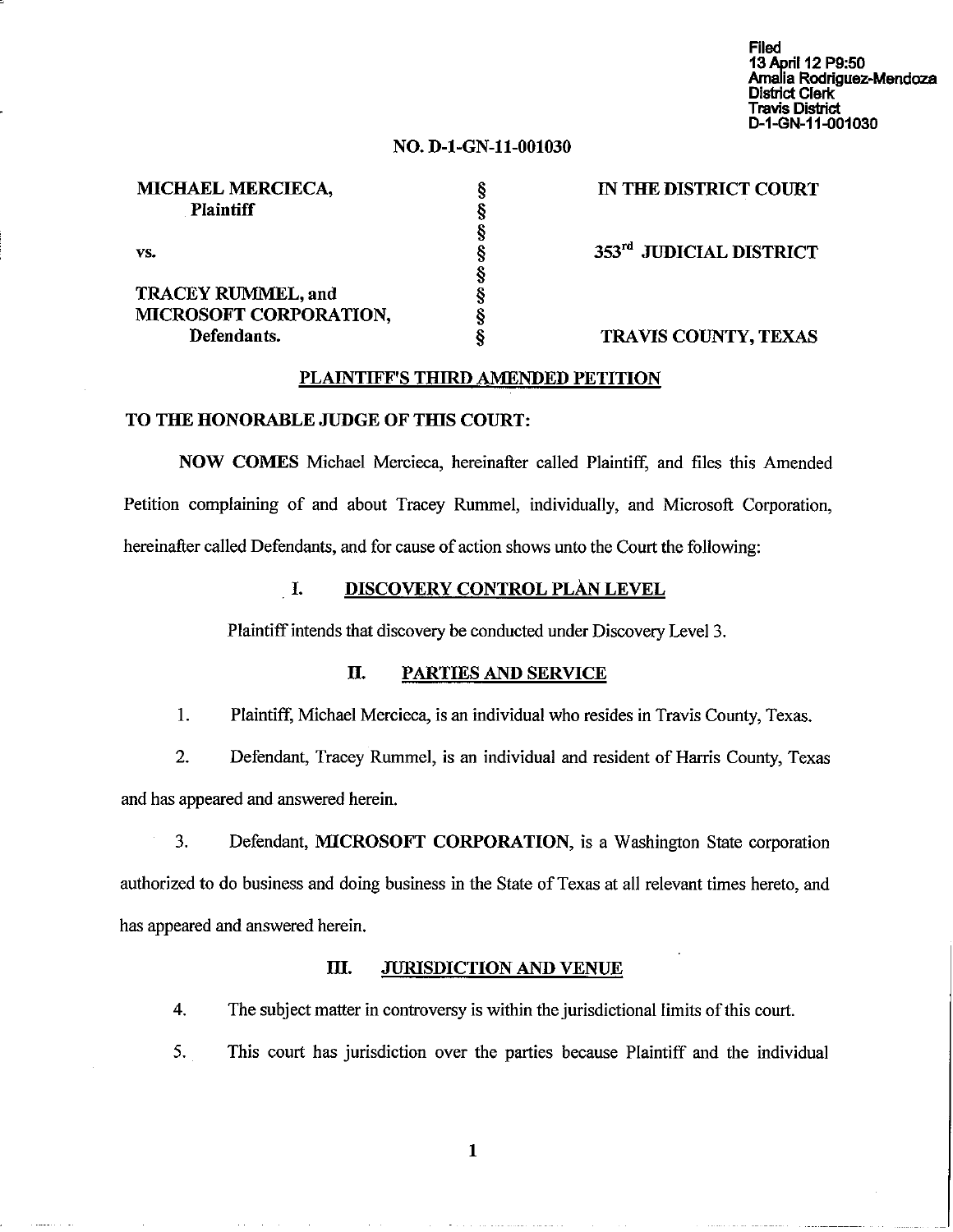Defendant are both Texas residents, and some or all of the employees and agents of Microsoft Corporation that committed the acts described below work and reside in Travis County, Texas. Additionally, Microsoft Corporation has four offices within the State of Texas, located in Austin, Dallas, Houston and San Antonio.

6. Venue in Travis County is proper in this cause under the mandatory venue provision §15.017 ofthe Texas Civil Practice and Remedies Code because it is the county in which Plaintiff resided at the time of the accrual of Plaintiff's slander cause of action. Under such Code  $\S 15.004$ and 15.005, venue for all of Plaintiff's other causes of action also lies in Travis County because such other causes of action arise out of the same transaction, occurrence or series of transactions or occurrences as Plaintiff's slander cause of action.

Alternatively, venue in Travis County is proper under the general venue provision of Code  $§15.002(a)$  (1) because it is the county in which all or a substantial part of the events or omissions giving rise to Plaintiff's claim occurred.

### IV. FACTS

7. Plaintiff is an individual residing in Travis County, Texas. He turned 50 years of age as of his birthday on August 22, 2010. He was born in London, England, has British, Australian and New Zealand citizenship status, and became a nationalized USA citizen in September 2010. Plaintiff was a Senior Sales Executive for Microsoft Corporation and wasa employed with Microsoft around the globe for 17 years. Plaintiff consistently excelled with over quota sales performance to much critical acclaim. Plaintiffreceived awards and much positive feedback from Microsoft for his customer service and sales excellence and was widely recognized by his customers, partners, and his peers as one of the most passionate advocates for Microsoft and one of the most generous, compassionate, and supportive team players. Plaintiff was acknowledged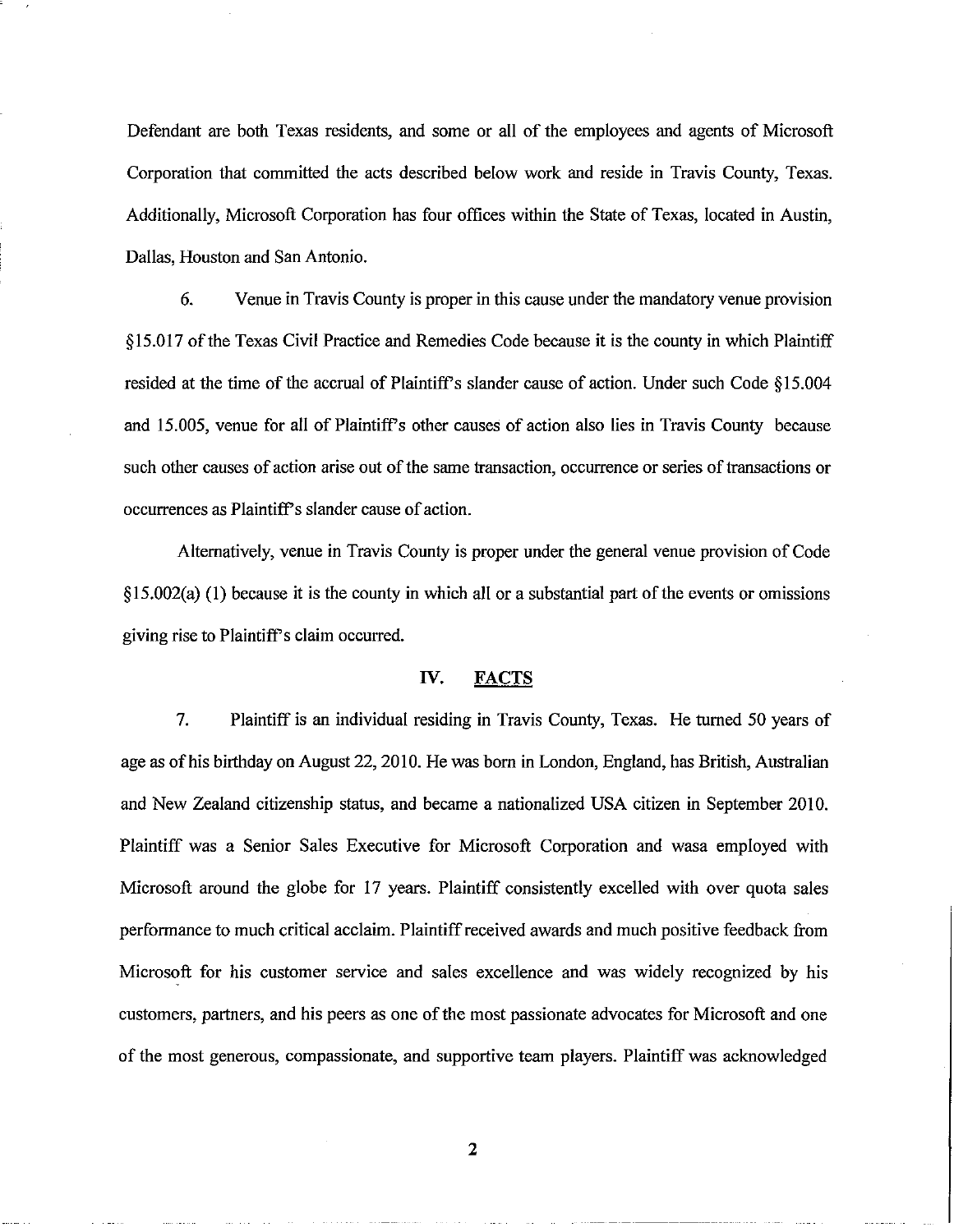as a leader amongst his peers- he was a loyal, selfless, and inspiring friend and colleague and recognized as the very embodiment of integrity. During his time at Microsoft, Plaintiffreceived a number of Sales Recognition Awards, Long Service Awards and Customer Service Awards and was the first recipient of the Sales District "Spirit of the District Award" at Microsoft. In addition, Plaintiff received numerous letters and e-mails of commendation from Microsoft partners and customers, and from his peers and colleagues.

8. In or about September or October 2007, Lori Aulds, a Microsoft employee, became Plaintiff's direct manager. Plaintiff and Ms. Aulds had had a sexual relationship over a period of years prior to her promotion as Plaintiff's direct manager. Plaintiff had ended such relationship some time prior to Ms. Aulds's promotion to his manager. Ms. Aulds remained Plaintiff's direct manager until in or about December 2010.

9. Defendant. Rummel was an independent contractor hired through Xtreme Consulting to work for Microsoft as a contingent staffer "CS" and marketing consultant from on or about November 2008 through on or about February 15,2010. In February 15,2010, she was hired by Microsoft as a full-time employee. Prior to being hired by Microsoft, Ms. Rummel had such a close personal relationship with Ms. Aulds that they spent overnights together either at Ms. Aulds' home or while away on business. In or about November 8, 2009, Ms. Rummel and Ms. Aulds spent the night together and allegedly Ms. Rummel advised Ms. Aulds that she was subjected to sexual harassment comments and actions by Mr. Mercieca. Until Plaintiff filed this suit and conducted discovery, Plaintiff had not been told the substance of the actual allegations made by Ms. Rummel to Ms. Aulds in November 8, 2009. Based upon information and belief, Ms. Rummel, in this conversation with Ms. Aulds during this sleepover, *accused Plaintiff of sexually harassing her.* However, any statement made by Ms. Rummel to Ms. Aulds in or about November 8, 2009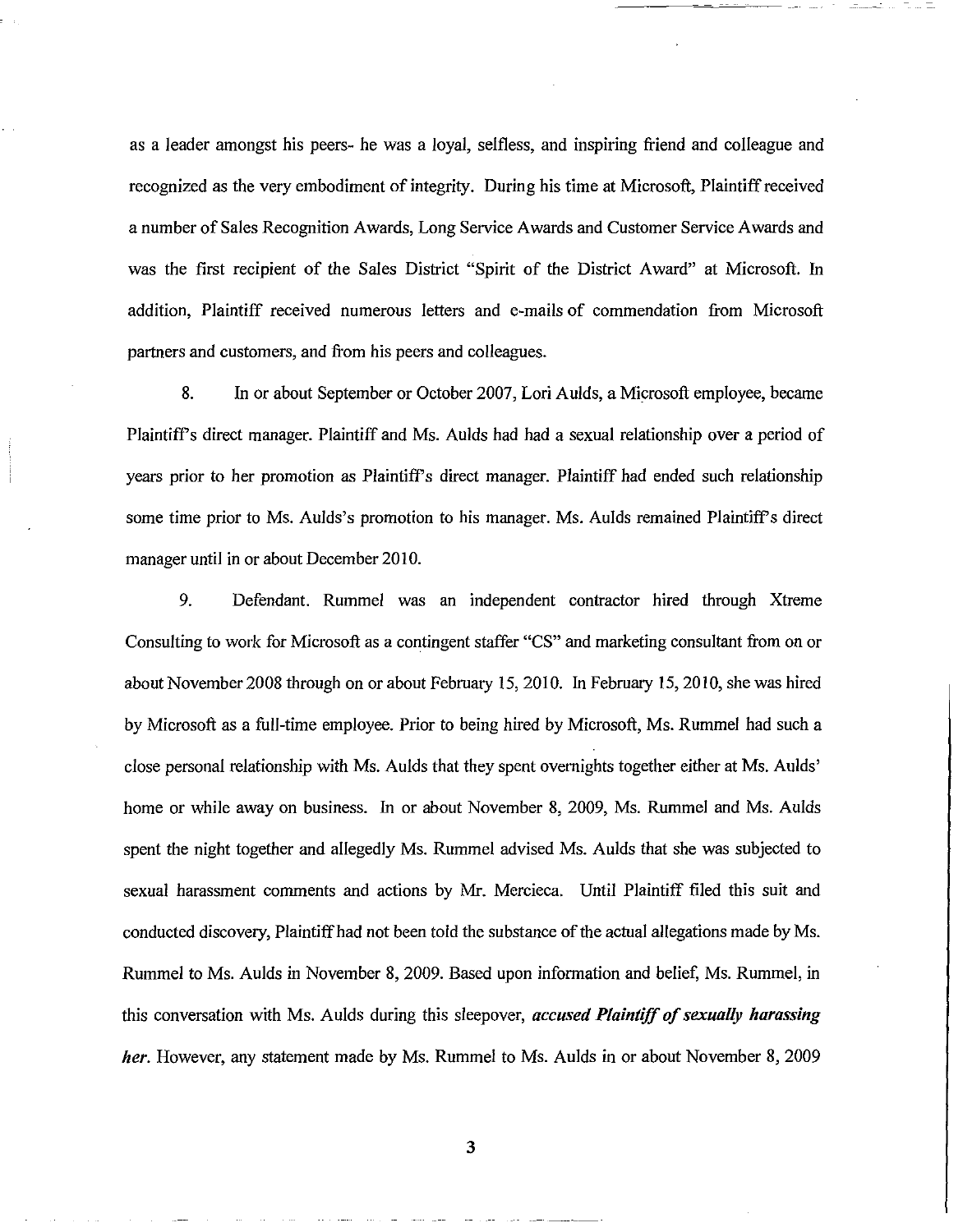*accusing Plaintiff of "sexual harassment" was* never communicated to Plaintiff by anyone, including by Ms. Rummel, until after Ms. Rummel's deposition *was* taken after this suit was filed.

10. It is undisputed that Ms. Rummel was not an employee of Microsoft in November of 2009 and that Ms. Aulds was not a member of Microsoft's Human Resources at all times relevant to this suit.

II. Thereafter, in late 2009 and early 2010, Ms. Aulds began to unduly scrutinize and criticize Plaintiffrelative to his job performance and to discriminate against him in her treatment of him as an employee versus the treatment received from her by other employees that she supervised. Plaintiffmet with Ms. Aulds in or about February 20I0 to discuss his concerns over such treatment, and his concerns about the hiring of Ms. Rummel since Plaintiff had heard complaints from Microsoft partners/customers about Ms. Rummel. Ms. Aulds discouraged Plaintiff from going to Human Resources with such concerns. Ms. Aulds specifically told Plaintiff that Ms. Rummel had not filed any complaint against him. Ms. Aulds advised Plaintiff for the first time that Tracy Rummel had related complaints of sexual harassment to her and that she had advised Human Resources. In or about November of 2009, although Micky Shields told Ms. Aulds that the matter was not an Human Resources issue since no complaint had been raised and no one had contacted her about any facts or complaint and that the matter would be closed and confidential, Ms. Aulds took it upon herself to republish the false allegations made by Tracy Rummel and she passed it on to her boss David Tannebaum and then to his boss Eddie Obrien.

12. After the false allegations were passed on to Mr. Mercieca's upper management by Lori Aulds, Plaintiff began to be treated differently by his manager and upper management. On or about April 19,2010, Plaintifffiled a complaint against Lori Aulds and other managers with Microsoft's Human Resources department, complaining of harassment, hostile work environment, and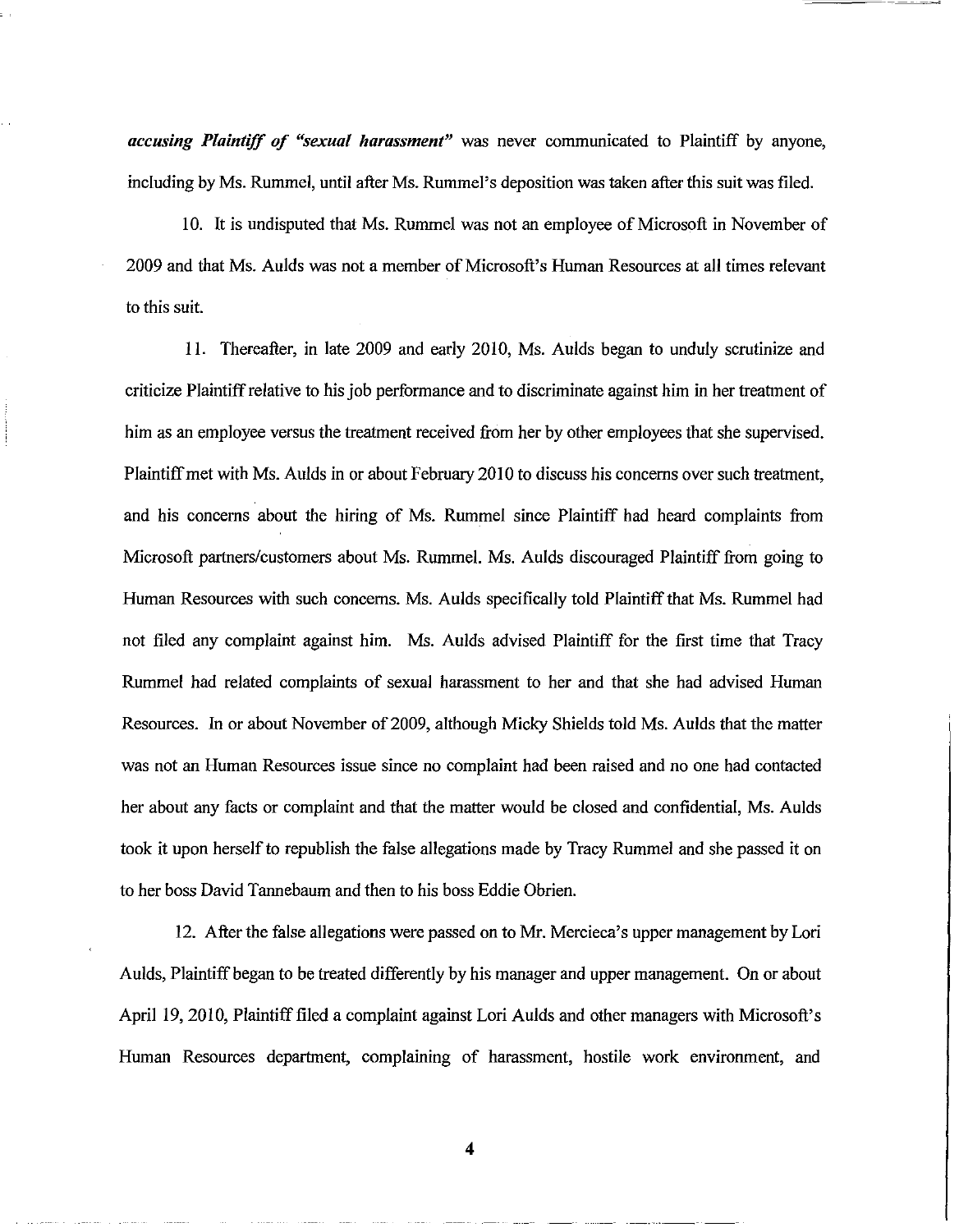discrimination based on sex, age and national origin. From that point on, Microsoft's mistreatment and discriminatory treatment of Plaintiff intensified to include but not be limited to, a bad faith investigation by was performed on Plaintiff's formal complaint.

13. Ms. Aulds's mistreatment and discriminatory actions towards Plaintiff included, without limitation, the following actions or omissions, some of which occurred after Plaintiff filed his complaint with Microsoft Human Resources:

> a. Ms. Aulds did not have one-to-one meetings with Plaintiff in the same amount and same frequency that she had with other employees she supervised;

> b. She urged Plaintiff to apply for a transfer within Microsoft to a position in Europe or Australia/New Zealand, and to Plaintiff's knowledge, never recommended him for a promotion to a position in the United States;

> c. She cut his expense budget when other employees similarly situated to Plaintiff did not have their expense budgets cut;

> d. She prohibited him from attending important meetings, and important conferences which he had attended in previous years, that were necessary for Plaintiff to maintain good relationships with his Microsoft accounts, whereas other employees she supervised who were younger than Plaintiff or less experienced than Plaintiff, or had been employed for less time with Microsoft than Plaintiff, were allowed to attend such conferences and meetings;

> e. She met and talked with Plaintiff's account customers without Plaintiff's knowledge and participation to discuss their accounts and to try and obtain adverse information about Plaintiff;

> £ She promised to support Plaintiff's request for a promotion, but then failed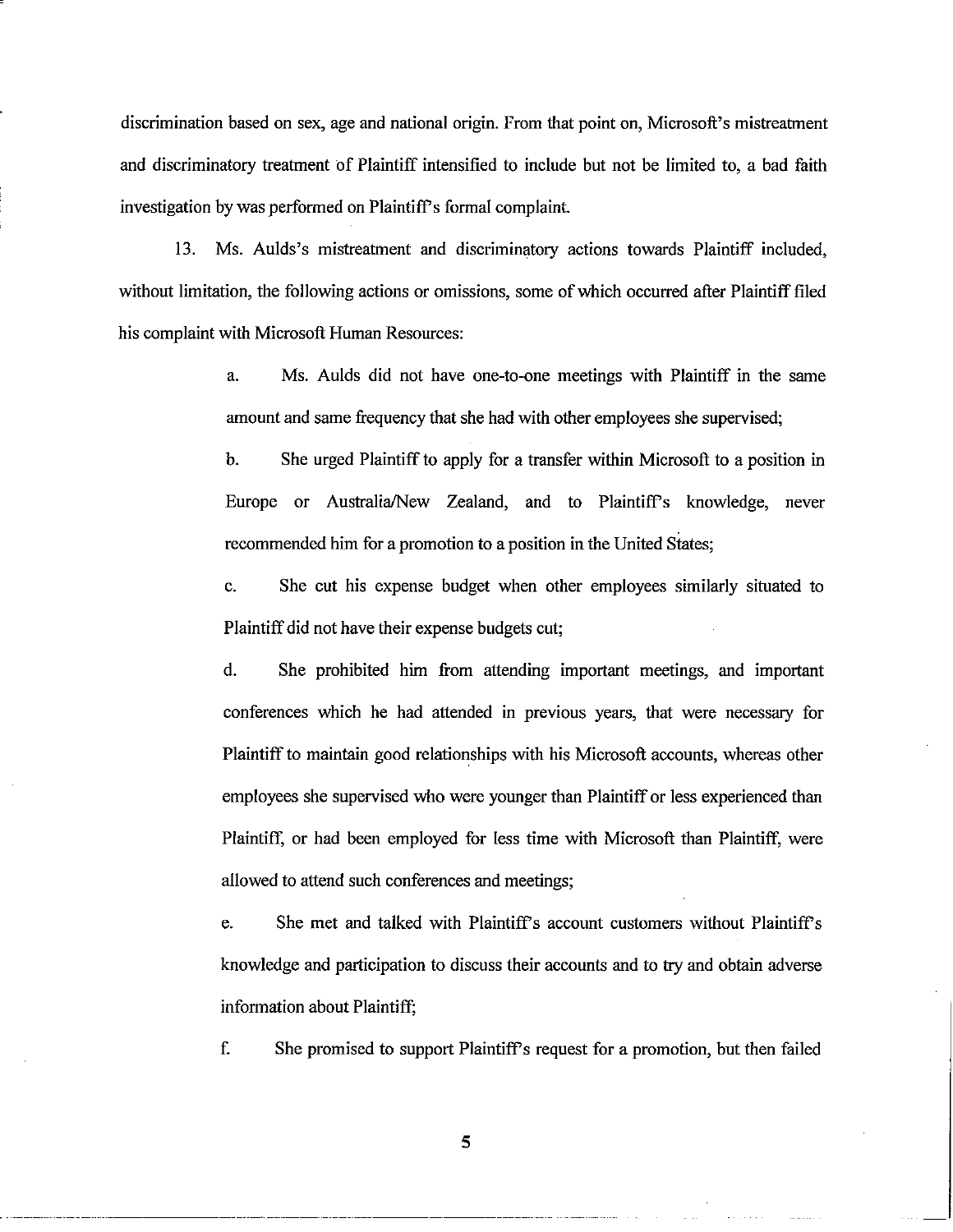to do so;

g. She deliberately failed to forward to Plaintiff communications from his customer accounts;

h. She falsely accused Plaintiff of expense irregularities;

i. She unduly scrutinized and questioned his request for vacation time;

j. She failed to recognize project accomplishments of Plaintiff while recognizing the accomplishments of other employees she supervised;

k. She failed to assign lead roles to Plaintiffthat should have been assigned to him and that were assigned to similarly situated employees;

I. She made disparaging comments about Plaintiff's nation of origin and questioned his green card status and right to work for Microsoft;

k. She falsely accused Plaintiff of improper office behavior; and,

I. She conspired with David Tannebaum to give Mr. Mercieca a bad final review, which ultimately David Tannebaum used to demote Mr. Mercieca to a level 5 OEM team member when his manager at the time, Joe Sahagian, recommended Mr. Mercieca to a level 3.

14. Ms. Aulds has admitted to Plaintiff that she could not handle her relationship to Plaintiff as his boss and insisted that Plaintiff look for another job.

15. During Microsoft Human Resource's official investigation of Plaintiff's complaint, Ms. Aulds lied to the investigator, Dan Shea, and said that she had not had a prior sexual relationship with Plaintiff in order to show Plaintiff as a liar. The lies Ms. Aulds told were key to the investigation. Even though Microsoft subsequently became aware of Ms. Aulds lies during an official investigation, Microsoft subsequently promoted Ms. Aulds and demoted Mr. Mercieca. While the investigation was still ongoing David Tannebaum demanded the investigation end before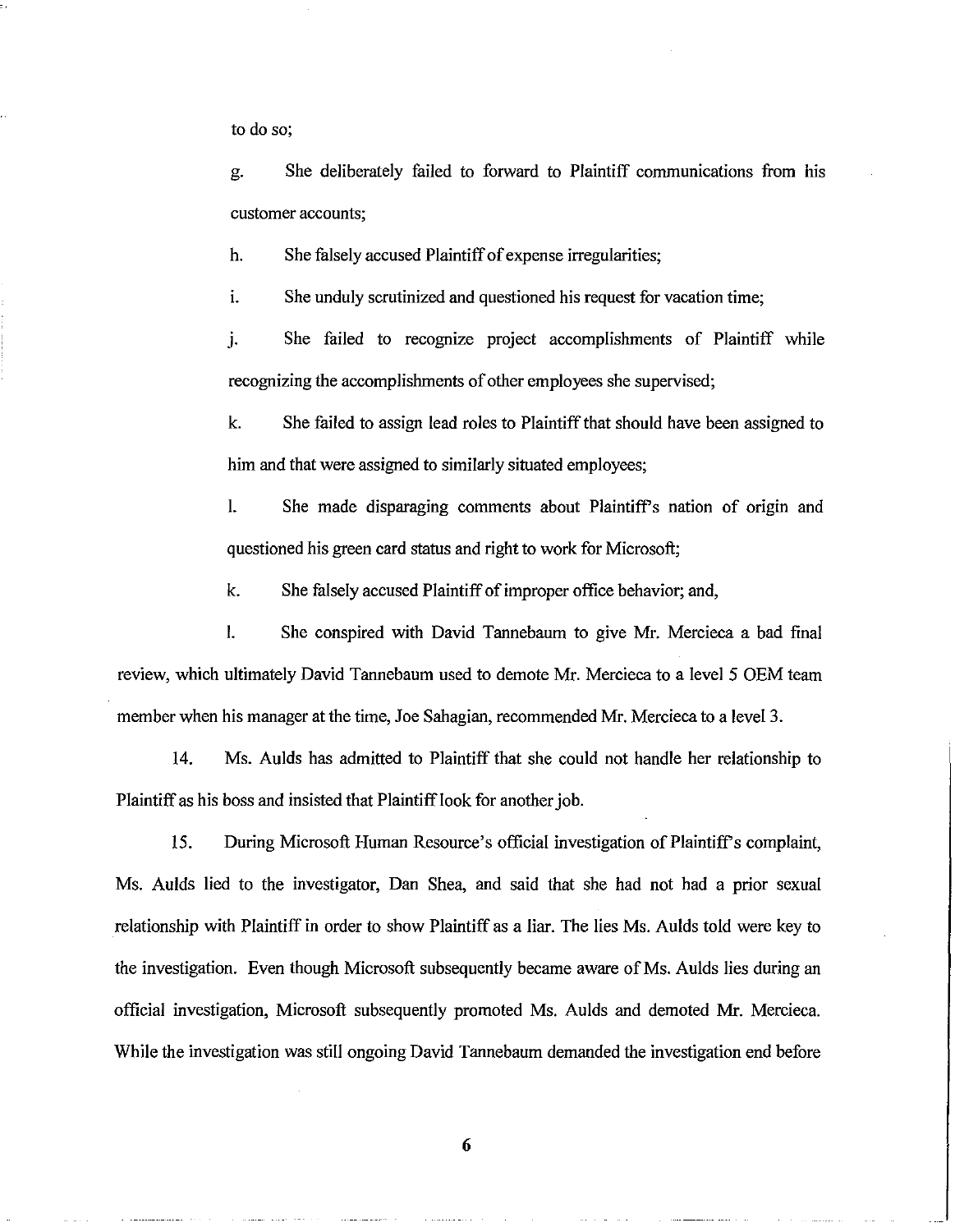it was completed and before all ofMr. Mercieca's supporting witnesses were contacted.

16.. At or about the same time that Ms. Aulds was engaging in the above-described behavior towards Plaintiff, other Microsoft managers engaged in similar mistreatment and discriminatory treatment of Plaintiff including, without limitation, the following acts and omissions, some of which occurred after Plaintiff filed his complaint with Microsoft Human Resources:

> a. Plaintiffwas chastised by manager David Tannebaum for missing a deadline by three hours, when other employees were not chastised for missing deadlines by such short time frames;

> b. Plaintiffwas accused by manager David Tannenbaum of not performing his job adequately because of the length of time he remained at a certain grade whereas other similarly situated employees were not similarly criticized;

> c. Plaintiff did not receive promotions which he should have received and which were awarded to similarly situated employees and to American employees;

> d. Microsoft delayed its investigation and engaged in a bad faith investigation ofPlaintiff's complaint;

> e. Microsoft's Human Resources summarily dismissed Plaintiff's complaint without speaking to Plaintiff;

f. Microsoft reported to Plaintiffthat it had found no basis for his complaint;

g. Microsoft promoted Ms. Aulds, even after discovering that she had lied during the investigation of Plaintiff's complaint;

h. In announcing the promotion of Ms. Aulds, Manager Eddie O'Brien emphasized her gender;

i. Microsoft managers, including without limitation, Ms. Aulds, David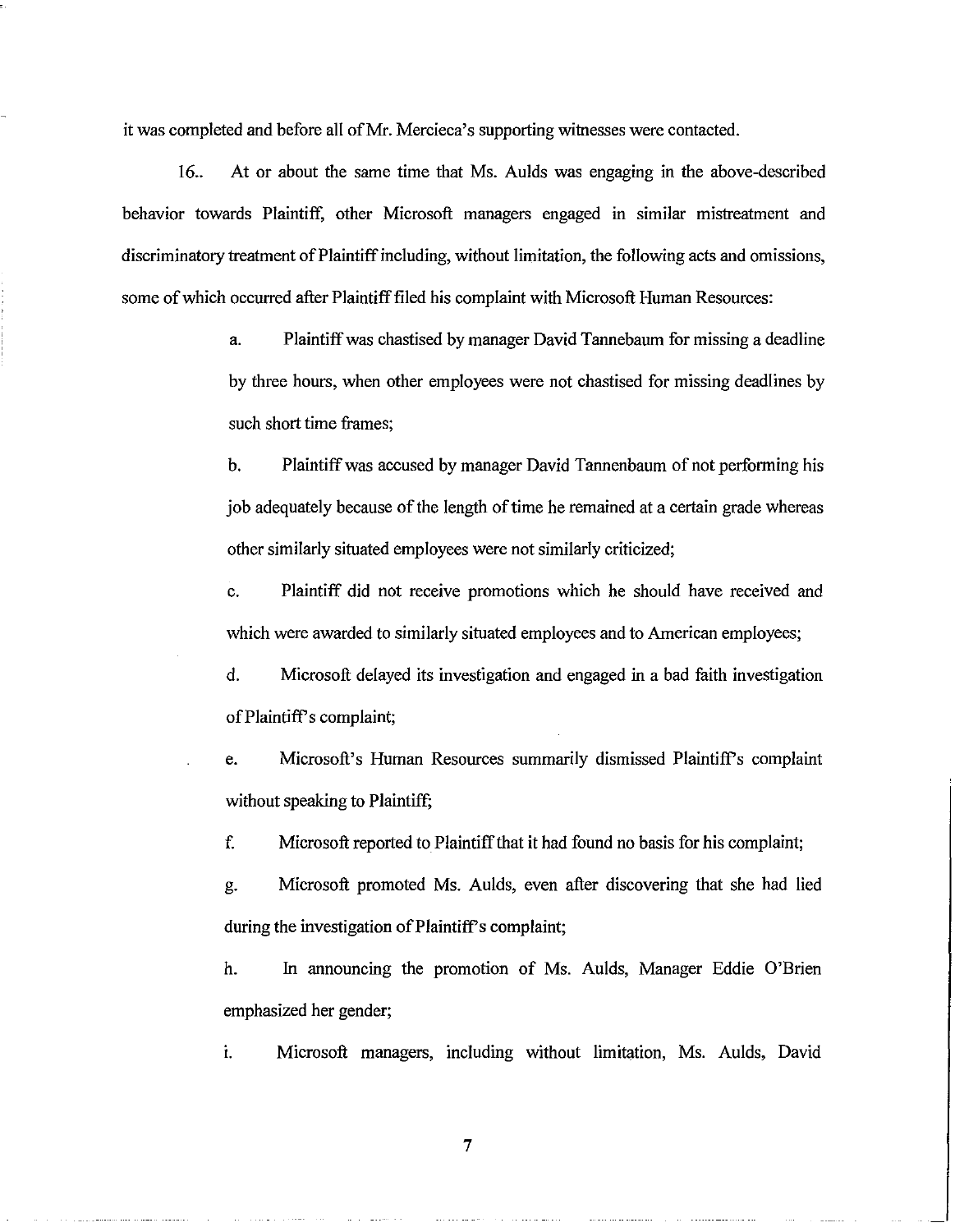Tannenbaum, and Eddie O'Brien, communicated with Plaintiff's customer accounts without Plaintiff's knowledge and participation to discuss their accounts which marginalized Plaintiff's position with his accounts;

j. Microsoft managers, including without limitation, Ms. Aulds and David Tannenbaum, communicated with Plaintiff's customer accounts without Plaintiff's knowledge and participation to try and obtain adverse information about Plaintiff;

k. Microsoft managers, including without limitation, David Tannenbaum, made job assignments that discriminated against Plaintiff and one other person of approximately the same age as Plaintiff;

1. In Plaintiff's annual review conducted by Microsoft **in** or about August 20 I0, he received a vastly reduced pay raise even though his performance numbers were better than the previous year. He also received a bonus and stock options that were 70% lower than the previous year even though his performance numbers placed him among the top six sales representatives. Another sales representative of approximately the same age as Plaintiff also received reduced compensation during the same annual review. An American sales representative who finished towards if not at the bottom of the sales representatives in terms of performance numbers and who is far younger and less experienced than Plaintiff received the same rating as Plaintiff-"achieved"--even though he did not achieve his performance quota. Plaintiff believes that this younger, less experienced, and under achieving sales representative received similar or more generous compensation as Plaintiff during the August 2010 annual review. During Plaintiff's 2010 annual review, which was attended by two managers and a human resources representative, Microsoft raised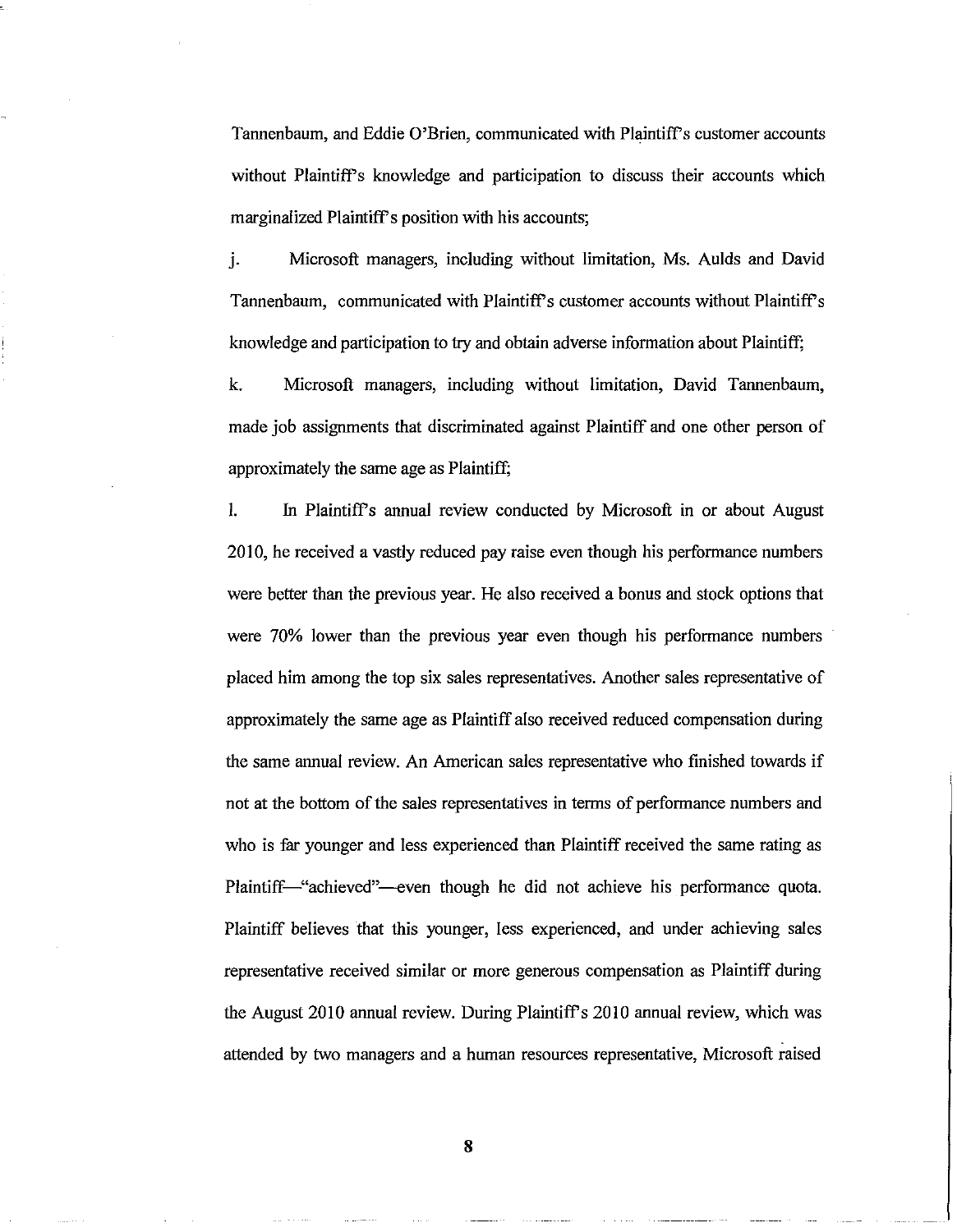unsubstantiated and unsupported claims of negative job performance as a pretext for Plaintiff's reduced compensation increases. To Plaintiff's knowledge, no other sales representative was "ganged up" on in this manner;

m. Microsoft increased its scrutiny of Plaintiff's job performance and work product to an extent that exceeded the scrutiny of similarly situated employees or of younger, less experienced employees, and to such an extent that Plaintiffs customer accounts have told him that they fear they will suffer adverse consequences if they support Plaintiff;

n. Plaintiff was prohibited from attending a key conference with customers, which then resulted in Plaintiff being left out of subsequent meetings with his customer accounts. Instead of attending the conference, Plaintiff was required to attend a six hour internal training program;

o. Microsoft manager Eddie O'Brien prohibited Plaintiff from attending a sales meeting with one of Plaintiff's customer accounts even though other, younger American employees are allowed to attend the sales meetings where senior executives at Microsoft meet with their customer accounts;

p. Job anniversary milestones and project accomplishments of other employees are recognized by Microsoft, but Plaintiff does not receive such recognition for his anniversary milestones or project accomplishments;

q. Constructive criticism offered by Plaintiff concerning Microsoft services or products, which in the past was readily accepted by Microsoft managers, is now treated as evidence of Plaintiff's alleged "bad attitude" concerning his job;

r. Plaintiff was forced to perform duties that were clearly too much for one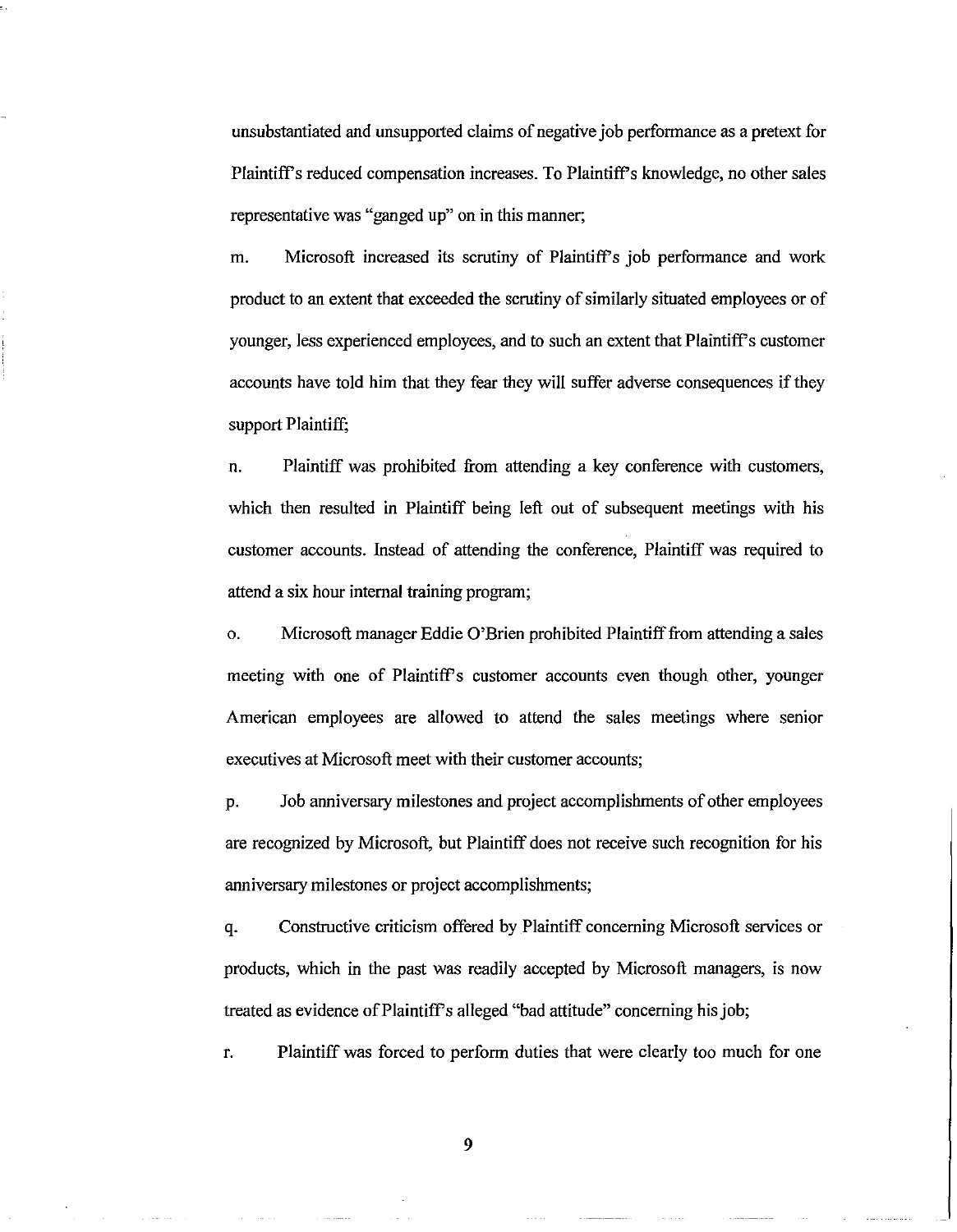person to perform;

s. Disparaging comments were made about Plaintiff's nation of origin. One of the managers, Eddie O'Brien, is known throughout the company, for his disparaging comments about different nationalities, including one time when shortly after the recent tsunami in Japan, he said that "I would have zero pity for Japan. I would push them right under the bus and create another tsunami;" and,

t. At off-site gatherings of Microsoft employees Plaintiff was ostracized by Microsoft managers, whereas the same managers were clearly engaging socially with other employees.

17. Within approximately 18 days of Plaintiff filing his complaint with Microsoft Human Resources, Plaintiff was notified by Microsoft, on or after May 12, 2010, that a Microsoft employee had filed a complaint against him. Plaintiff subsequently learned, on or about June 17, 20I0, that Defendant Tracy Rummel had filed a sexual harassment complaint and retaliation complaint against him with Microsoft Human Resources, alleging that Plaintiff had been sexual harassing her for approximately from on or about November 8, 2008 through November 9, 2009.

18 Despite Ms. Rummel's claim of sexual harassment by Plaintiff occurring prior to her being employed by Microsoft, she sought to join the very sales team at Microsoft which included Plaintiff.

19. After this lawsuit was filed and through discovery, Plaintiff learned that Ms. Rummel. filed her complaint against him with Microsoft on or about May 7, 2010. Through discovery Plaintiffhas learned that Ms. Rummel never contacted anyone at Microsoft Human Resources from November 2009 until she was persuaded to file her complaint against Mr. Mercieca on or about May 7, 2010 by Ms. Aulds. And in retaliation for Mr. Mercieca's complaint against Ms. Aulds.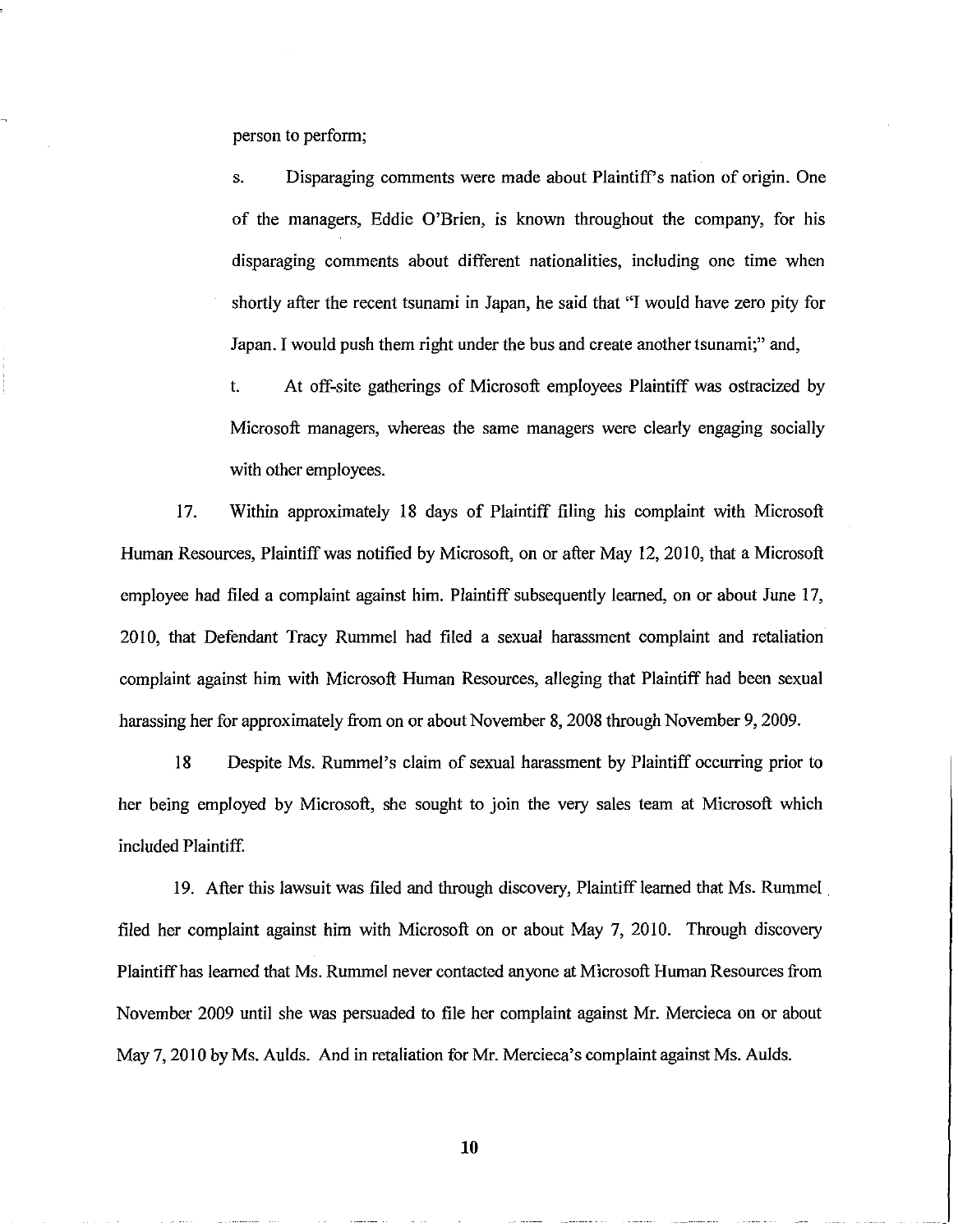20. Microsoft investigated the Ms. Rummel's complaint and found it to be baseless and "unsupported", yet Ms. Rummel received no adverse consequences for engaging in such activity. The only reason Ms. Aulds received any disciplinary conduct was because after she got caught in her lies, she ultimately admitted to the lies, and of course, Microsoft was forced to admonish her.

21. After the onset of the above-described mistreatment and discriminatory treatment, some of Plaintiff's colleagues at Microsoft have noticed changes in Plaintiff's behavior at work, commenting to Plaintiff that he appeared withdrawn during conference calls and did not ask questions and discuss issues in the same manner and with the same enthusiasm as in the past.

22. One colleague whom Plaintiff highly respects has told Plaintiffthat it is obvious or clear to him that Microsoft managers are treating Plaintiff differently and negatively, and are attempting to undermine anything that plaintiff says or does.

23. The environment at work has become so intolerable and stressful that Plaintiff could no longer work in Microsoft's Austin office unless it was absolutely necessary to get the job done, preferring to work instead from his home office or at customer's offices. The environment at work continued to be so intolerable and stressful that Plaintiff's employment with Microsoft was constructively terminated on or about February 22, 2012 and as a result of Plaintiff being ordered to be unjustly placed at a level 5.

#### **v. RESPONDEAT SUPERIOR AND RATIFICATION**

24. Whenever in this complaint it is alleged that the Defendant Microsoft did any act or thing, or failed to do any act or thing, it is meant that the Defendant's officers, agents, servants, employees or representatives did such act with full authorization or ratification of the Defendant, or was done in the normal and routine course and scope of employment of Defendant's officers, agents, servants, employees, or representatives including Tracy Rummel,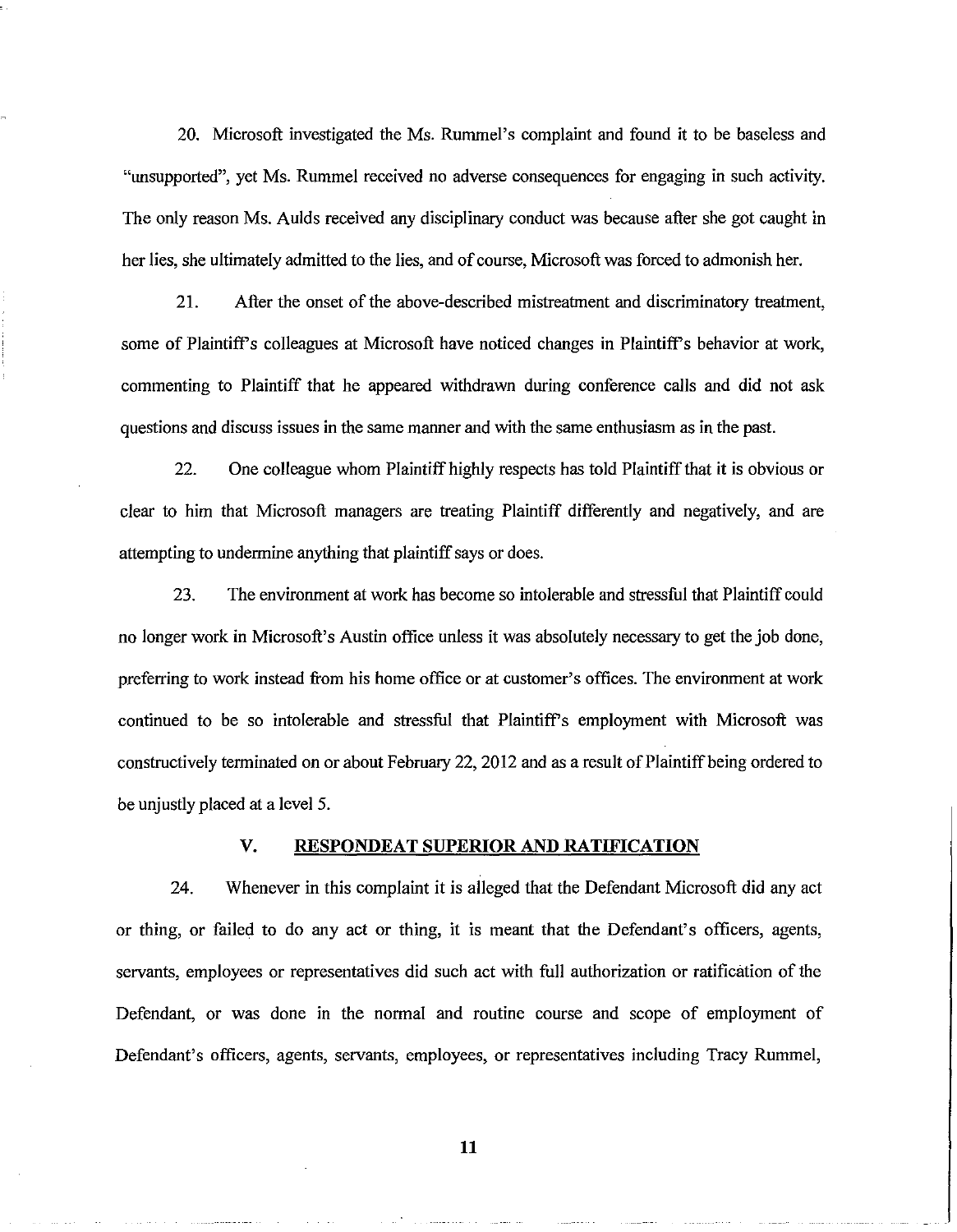Marketing Manager, Marc Pisan, Marketing Director U.S. OEM, Lori Aulds, Regional Sales Director U.S. OEM, David Tannebaum National Sales Director U.S. OEM, and Eddie O'Brien, a Vice President U.S. OEM. Whenever it is alleged in this petition that a Microsoft employee did any act or thing or failed to do any act or thing, it is meant that such employee acted or failed to act with full authorization or ratification of Defendant, or was done in the normal and routine course and scope of employment by Defendant, or was done in a capacity or manner that makes Microsoft vicariously liable for such conduct.

### VI. SLANDER & CONSPIRACY TO SLANDER

25. Plaintiff adopts and incorporates by reference into this section of his petition the statements set forth above in the Facts section as if set forth in this section.

26. During the deposition of Tracy Rummels in this case, Plaintiff learned that Defendant Rummels had published false statements to Micky Shields in the Human Resources Department at Microsoft in November 2009 in that she accused Plaintiff of sexually harassing her and of retaliating against her while she was a C.S. (i.e., non-employee) of Microsoft. Rummels's allegations were not investigated by Microsoft at the time. Upon information and belief, Aulds repeated these false allegations of sexual harassment David Tannebaum and Eddie O"Brien.

27. On or about May 7 or 10,2010, false statements were published and/or republished by Defendant Rummel in that she accused Plaintiff of sexually harassing her and of retaliating against her while she was a vendor for Microsoft.

28. Plaintiff asserts the discovery rule.

29. After Rummel published or republished the false statements in May 2010, her allegations were for the first time investigated by employees of Microsoft and determined to be" unsupported."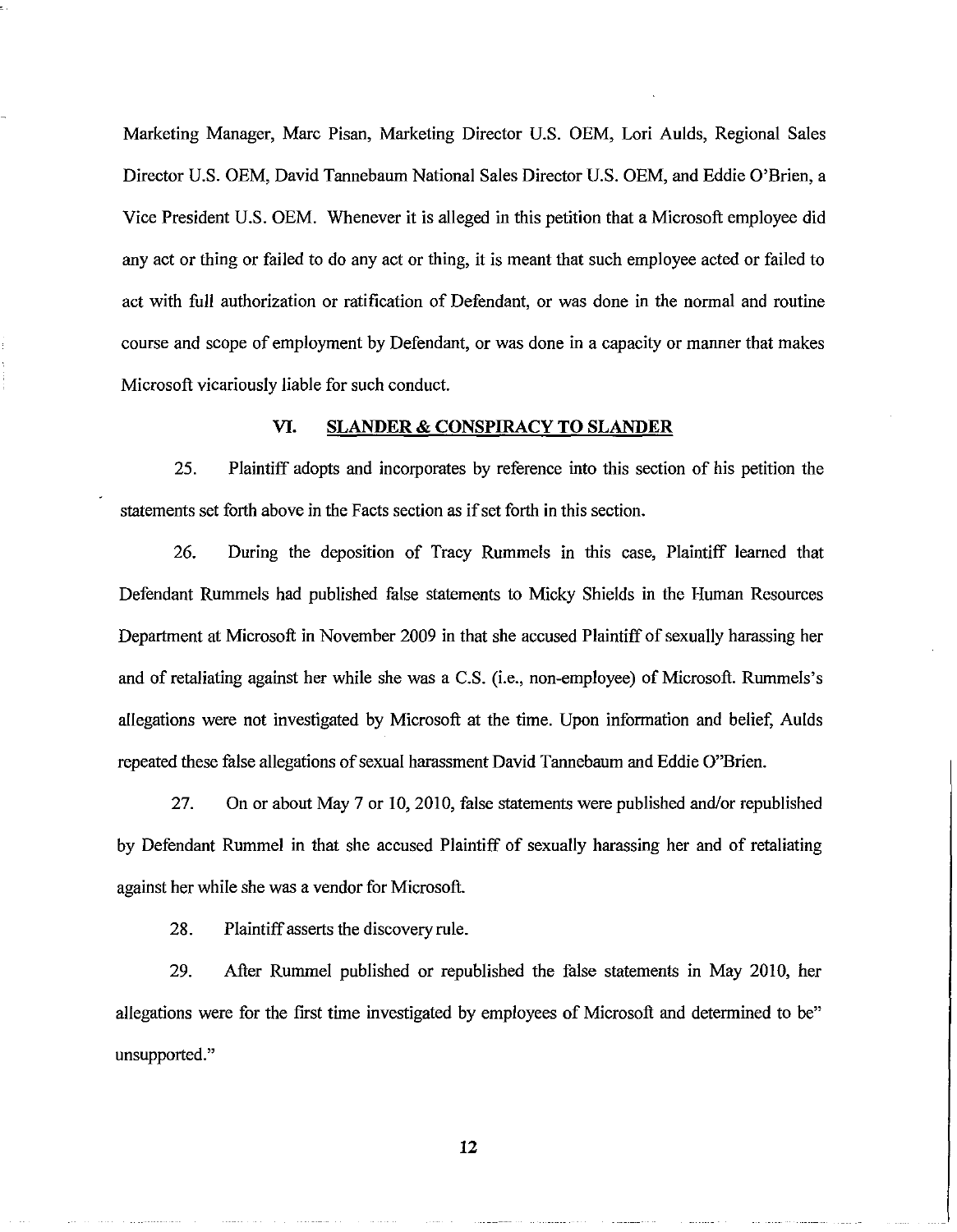30. As a result of the false allegations, Plaintiff has been subjected to undue strict scrutiny of his job performance, hostile work environment, continued harassment by Microsoft, retaliation, demotion and constructive discharge.

31. Defendant Microsoft, by and through its officers, agents, servants, employees, or representatives, including, but not limited to, manager, Lori Aulds, acting within the course and scope of her employment or under conditions that make Microsoft vicariously liable for her conduct, conspired with Defendant Rummel, to slander Plaintiff by making false statements of fact referring to Plaintiff, including without limitation, false allegations of sexual harassment and retaliation.

32. The false statements constitute defamation per se because they accuse Plaintiff of engaging in illegal activity and/or sexual misconduct and/or they directly bear on his fitness as a sales agent and businessman and/or they constitute injury to his personal and business reputation and to his occupation and/or impeach his honesty, integrity or virtue. Furthennore, these statements are defamatory because they tend to injure Plaintiff's reputation and occupation in the sales and business community and expose him to public hatred, contempt, ridicule, and financial injury, and impeach his honesty and integrity.

33. The defamatory statements are false, slanderous, and libelous. At all times relevant hereto, Plaintiff was an employee of Microsoft for 17 years and engaged in outside sales. Defendants made, or conspired with each other to make, the defamatory statements with the knowledge that they were false or with substantial grounds for knowing that they might be false and with reckless disregard to whether they were true or false. Alternatively, the defamatory statements were negligently published by Defendants. Upon infonnation and belief, Defendant Rummel published her sexual harassment complaint against Plaintiff at the insistence of Microsoft and in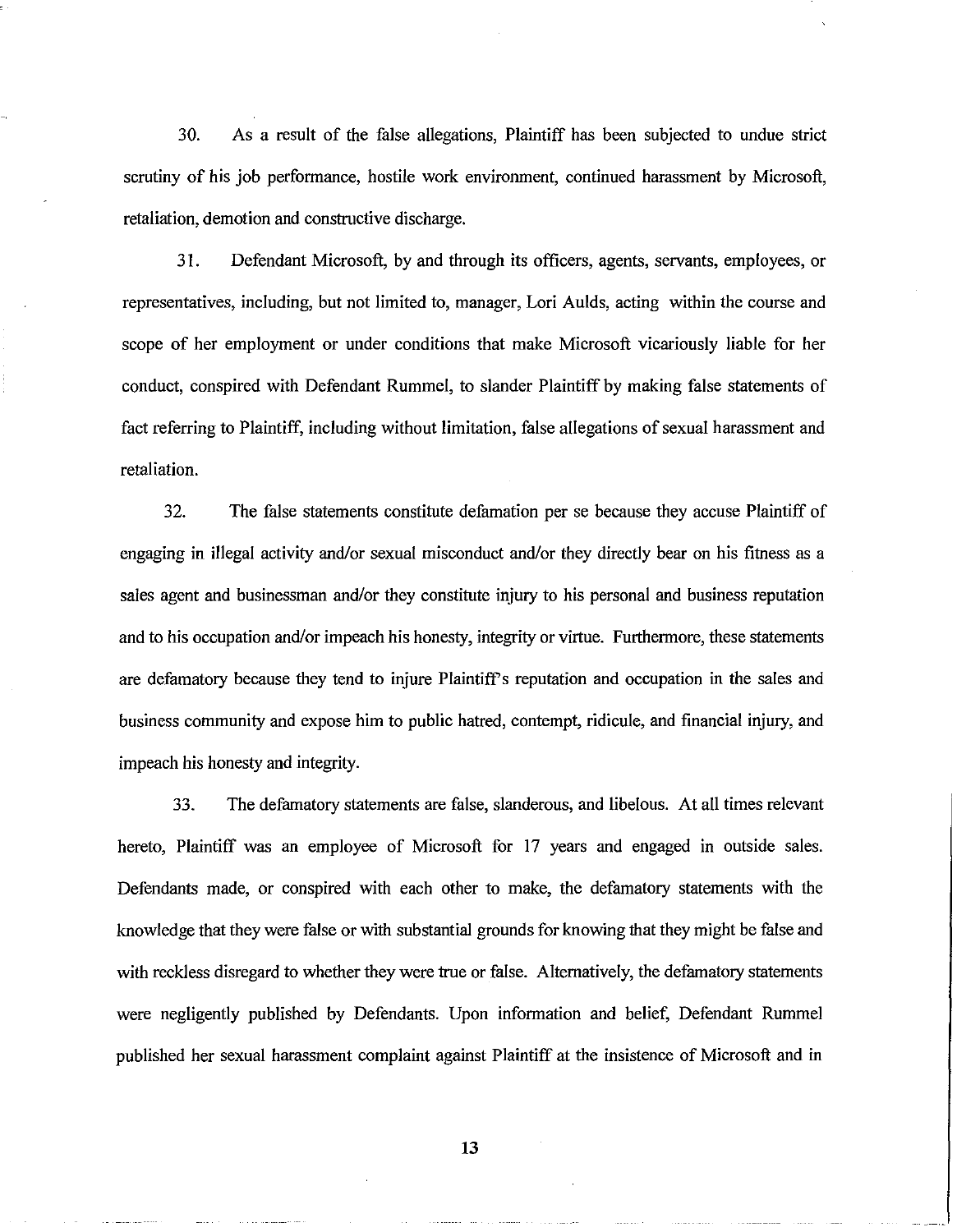retaliation for Plaintifffiling a complaint against Microsoft.

34. As a direct and proximate result of Defendants' publication of, and/or conspiracy to publish, the defamatory statements, Plaintiff's business sales reputation has been severely injured. The false allegations contained in the defamatory statements have caused Plaintiff to suffer severe mental anguish, public humiliation and embarrassment as a result of Defendants' intentional and/or negligent acts since the truth was known to Defendants. As a direct and proximate result of Defendants' acts, Plaintiff has suffered pecuniary losses, including without limitation, loss of income as a result of his constructive discharge, loss of future income, and loss of employee benefits. Plaintiff seeks compensatory damages for these injuries in an amount that exceeds the minimum jurisdictional limits of this Court.

35. Plaintiffis entitled to exemplary damages from Defendants because they acted with a specific intent to cause injury to Plaintiff or with conscious indifference to the rights, safety, or welfare of Plaintiff and with actual, subjective awareness that their conduct involved an extreme degree of risk of harm to Plaintiff. Plaintiff seeks exemplary damages in an amount not to exceed three times the amount of his actual damages as determined by the fact finder.

36. The publication and republication of the false statements by Defendants was not privileged.

37. Defendants were not acting in good faith in publishing and republishing the statements.

38. Plaintiff did not consent to the publishing or republishing of the false statements about him. Plaintiff sought a fair investigation of his formal complaint yet Microsoft engaged in a bad faith investigation of his complaints in an effort to hide the truth.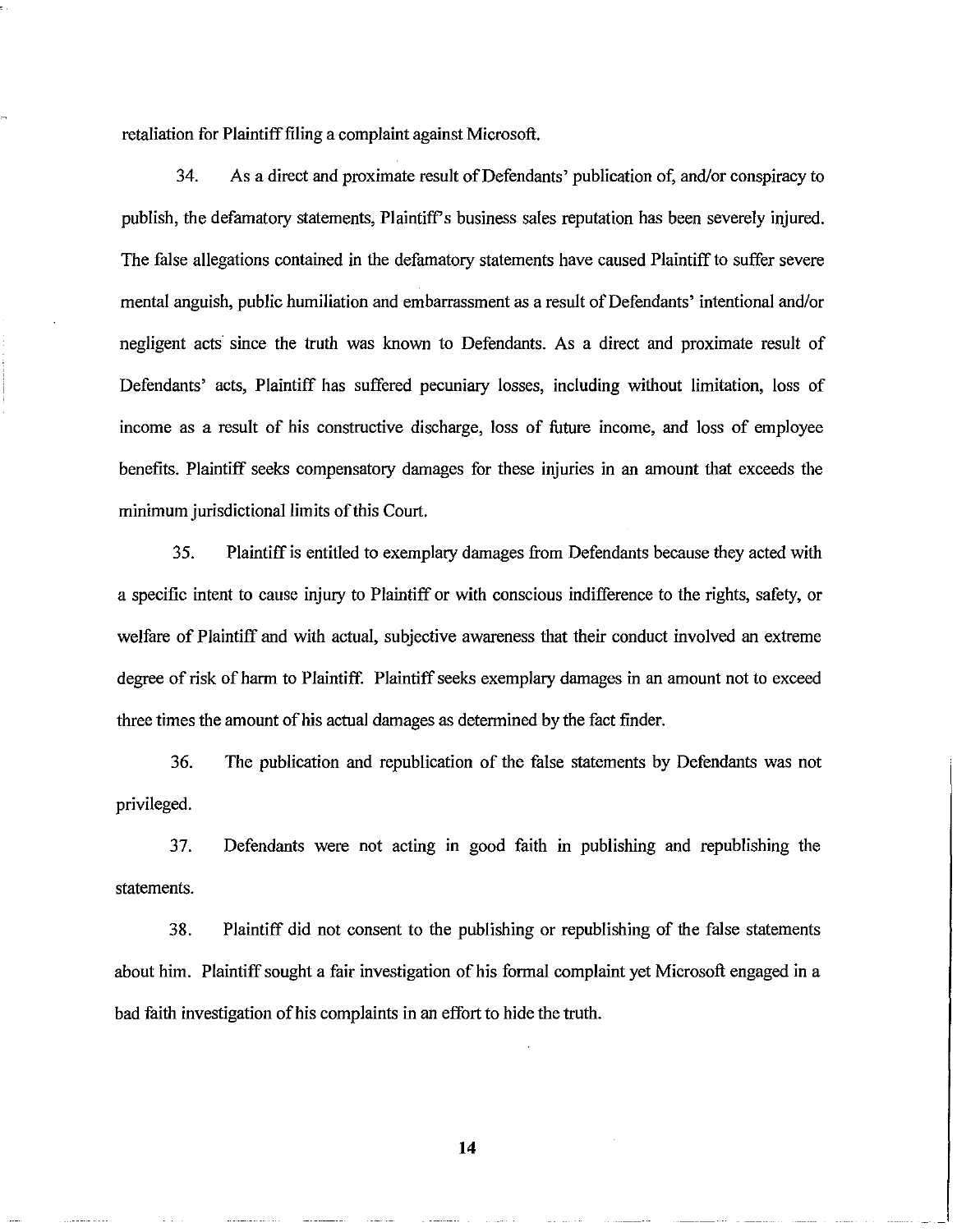## VII. EXHAUSTION OF ADMINISTRATIVE REMEDIES

39. Plaintiff adopts and incorporates by reference into this section of his petition the statements set forth above in the Facts section as if set forth in this section.

40. Plaintifftimely filed a charge of discrimination against Defendant Microsoft with the Austin Human Rights Division, a division of the Civil Rights Division of the Texas Workforce Commission ("TWC"), and made a dual filing with the EEOC. Plaintiff exhausted his administrative remedies, received a right to sue letter from the appropriate State agency, and this suit has been timely filed under the Texas Labor Code. All conditions precedent to filing this claim have been performed by Plaintiff or have occurred.

## VIII. DISCRIMINATION IN VIOLATION OF THE TEXAS COMMISSION ON HUMAN RIGHTS ACT

41. Plaintiff adopts and incorporates by reference into this section of his petition the statements set forth above in the Facts section as if set forth in this section.

42. During the course of his employment, Defendant Microsoft discriminated against Plaintiff because of age and/or sex and/or national origin.

43. Specifically, and without limitation, Defendant subjected Plaintiff to .undue scrutiny, denied him promotions, denied him bonuses and other compensation, question his green card status and right to work in the United States, subjected him to isolation and ostracized him, undermined him vis-à-vis other employees and his customers, and subjected him to a hostile work environment, retaliation, and/or constructive discharge, based upon his age, sex and/or national origin, or a combination of each.

44. Through such actions, Defendant Microsoft intentionally discriminated against Plaintiff in connection with the compensation, terms, conditions, and privileges of employment, or limited, segregated or classified Plaintiff in a manner that would deprive or tend to deprive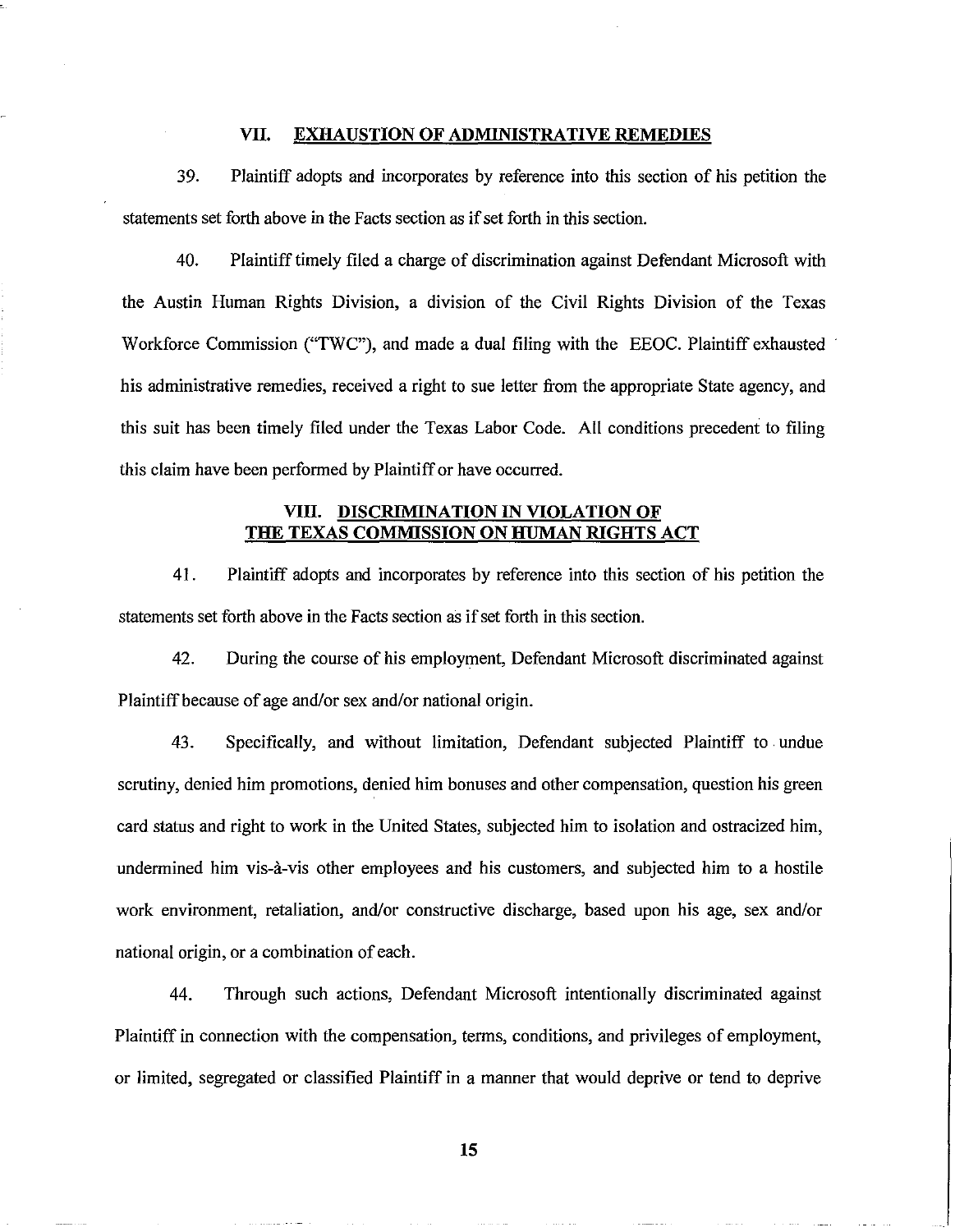him of any employment opportunity or adversely affect his status as an employee, including without limitation, unjustly demoting him to a level 5 when his manager at the time had ranked him at a level 3, resulting in a constructive discharge.

45. Age and/or sex and/or national origin were motivating factors in Defendant Microsoft's treatment of Plaintiff.

46. Such conduct constitutes unlawful employment practices in violation ofthe Texas Commission on Human Rights Act, including without limitation, Texas Labor Code §21.051 and/or 21.056.

47. Plaintiff was proximately damaged as a result of the conduct of Microsoft, its agents and employees, in an amount within the jurisdictional limits of this court. Plaintiff seeks recovery of such damages, including without limitation, the damages provided by Texas Labor Code Sec. 21.2585.

## IX. SEXUAL HARASSMENT

48. Plaintiff adopts and incorporates by reference into this section of his petition the statements set forth above in the Facts section as if set forth in this section. Additionally, Defendant Aulds, acting within the course and scope of her employment or in a manner that makes Microsoft vicariously liable for her conduct, made sexual comments to Plaintiff about her sex life (such as "you have ruined me for sex with my boyfriends"), commented on her sexual relationships with her boyfriends, and insisted that Plaintiff get involved in her and her boyfriend's relationship and disputes, even though on several occasions Plaintiff told Aulds that it made him uncomfortable being told and involved in these things, and handled her relationship with Plaintiff more like a "boyfriend/girlfriend" relationship rather than an employer/employee relationship.

49. The above-described conduct of Defendant Microsoft's manager employee, Lori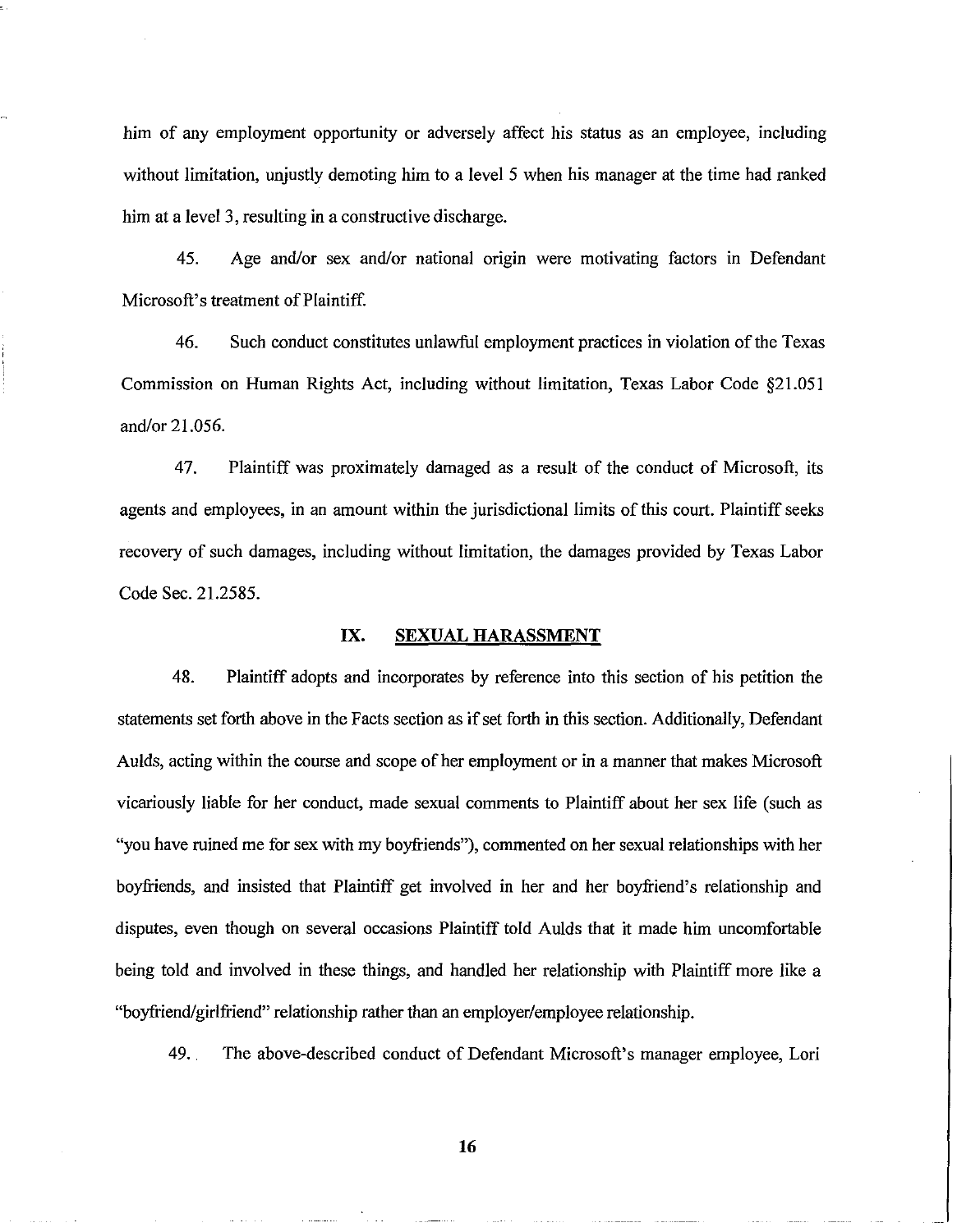Aulds, was sufficiently severe and pervasive so as to alter the conditions of Plaintiffs employment and create an abusive work environment. The accumulated effect of her repeated verbal attacks and caustic comments to and about Plaintiff (which became known to Plaintiff) undermined Plaintiffs ability to succeed at his job, and caused harm to his emotional stability and health. Such gender-based animus exhibited by Ms. Aulds to Plaintiff constitutes sexual harassment of Plaintiff in violation of his rights under the law. Defendant Microsoft knew or should have known of the harassment and abusive work environment, yet failed to take prompt remedial action.

50. Plaintiff alleges that Defendant Microsoft, by and through its manager employee, sexually harassed Plaintiff and created an abusive work environment for Plaintiff with malice or with reckless indifference to the legally protected rights of Plaintiff.

5I. Such harassment proximately caused damages to Plaintiffin an amount within the jurisdictional limits of this court.

## **x. RETALIATION**

52. Plaintiff adopts and incorporates by reference into this section of his petition the statements set forth above in the Facts section as if set forth in this section.

53. Plaintiff alleges that Defendant Microsoft, by and through its officers, agents, servants, employees or representatives, including without limitation, Tracy Rummel, Marketing Manager, Marc Pisan, Marketing Director U.S. OEM, Lori Aulds, Regional Sales Director U.S. OEM, David Tannebaum National Sales Director U.S. OEM, and Eddie O'Brien, a Vice President U.S. OEM instituted a campaign of retaliation against Plaintiff due to Plaintiff filing his formal complaint against Lori Aulds, Regional Sales Director U.S. OEM, David Tannebaum National Sales Director U.S. OEM, and Eddie O'Brien, a Vice President U.S. OEM and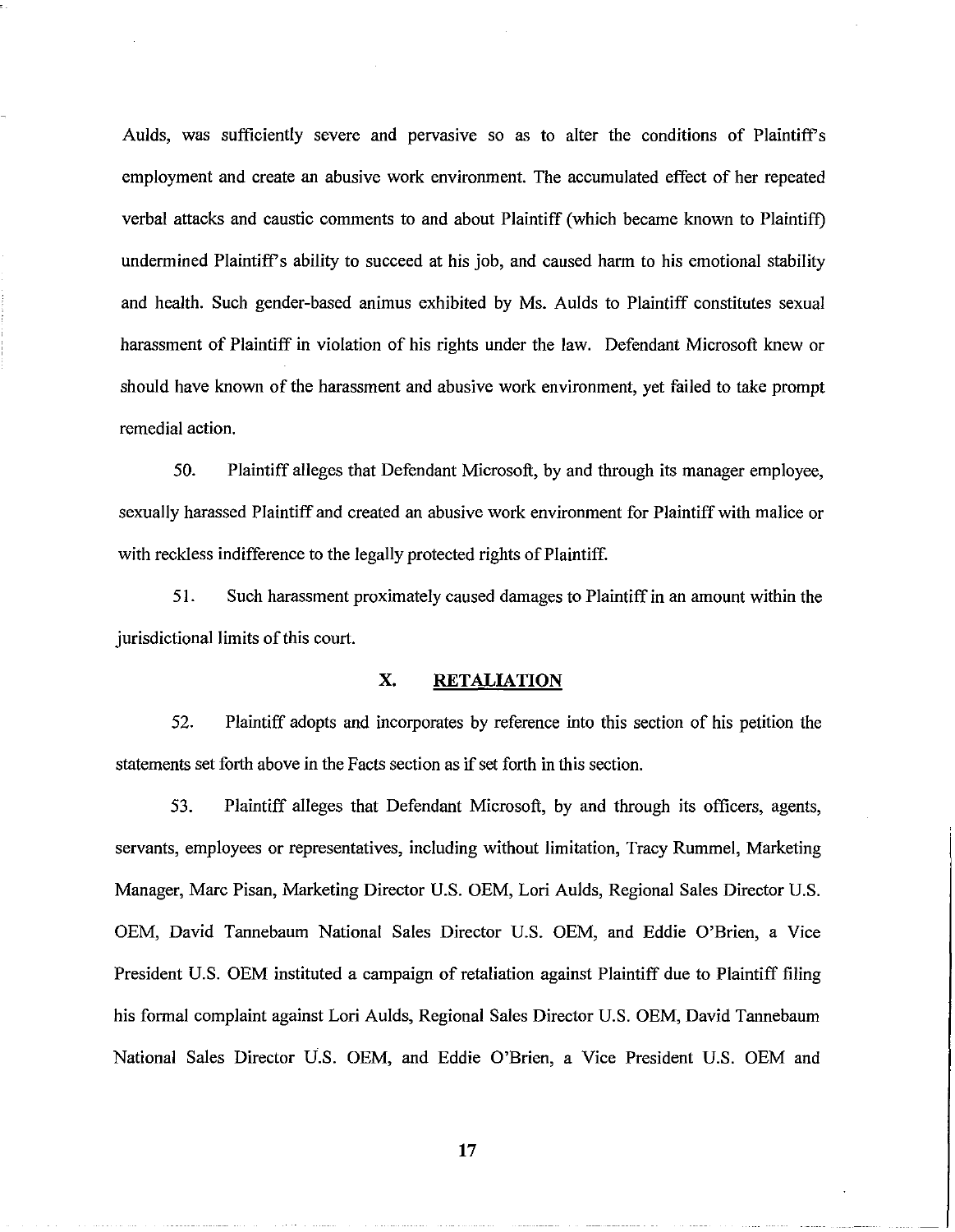exercising his rights by filing a charge of discrimination with the Austin Commission on Human Rights, a branch of the Texas Commission of Human Rights, and EEOC. This retaliation included the filing of a bogus sexual harassment and retaliation complaint by Defendant Rummel while employed by Microsoft, and Microsoft causing or encouraging Tracy Rummel to file a false and misleading charge of sexual harassment and retaliation against Plaintiff.

54. Such conduct violates Texas Labor Code Sec. 21.055 andlor 21.056.

55. Such conduct proximately caused Plaintiffto suffer damages in an amount within the jurisdictional limits of this court.

### XI. INVASION OF PRIVACY

56. Plaintiff adopts and incorporates by reference into this section of his petition the statements set forth above in the Facts section as if set forth in this section.

57. Defendant Microsoft, by and through its officers, agents, servants, employees or representatives, intentionally invaded Plaintiff's privacy by intruding on his solitude, seclusion, or private affairs. The invasion was highly offensive to Plaintiff and would be highly offensive to a reasonable person. Plaintiff was injured because of the conduct of Defendant. Plaintiff proximately suffered damages in an amount within the jurisdictional limits of this court for which Plaintiff herein sues.

58. Defendant Microsoft, by and through its officers, agents, servants, employees or representatives, verbally publicized facts regarding Plaintiffs private life which were not of legitimate public concern. The publicity was highly offensive to Plaintiff and would be highly offensive to a reasonable person. Plaintiff was injured as a result of the conduct of Defendant. Plaintiff proximately suffered damages as a proximate cause and result of Defendants' actions in an amount within the jurisdictional limits of this court for which Plaintiff herein sues.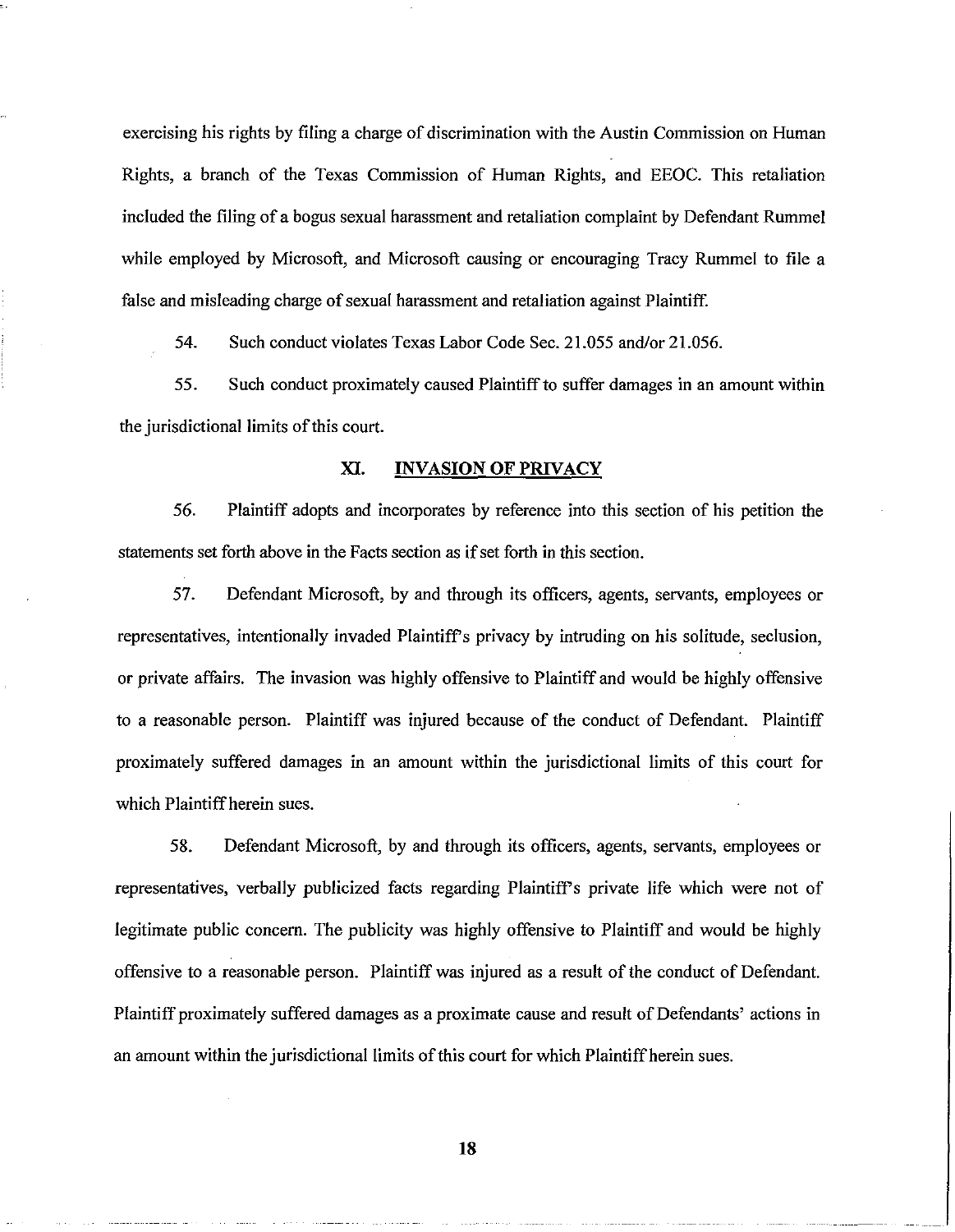### **XII. DAMAGES**

59. Plaintiff sustained the following damages or elements of damage in an amount

within the jurisdictional limits of this court for which he seeks compensation as a result of the

actions and/or omissions of Defendants described above:

a. Back pay from the date that Plaintiff was denied equal pay for equal work, and interest on the back pay, in an amount of compensation to Plaintiff as the Court deems equitable and just, and/or loss of earnings in the past;

AND, lost income resulting from Plaintiff's constructive discharge;

- b. Front pay in an amount the court deems equitable and just to make Plaintiff whole, and/or loss of earning capacity which will, in all reasonable probability, be incurred in the future;
- c. Loss of benefits, including bonuses, stock options, 40Ik matching contributions and any other pension plan contributions, and any profit-sharing plan contributions;
- d. Loss of enjoyment of life;
- e. Mental anguish in the past;
- f. Mental anguish which will, in all reasonable probability, be suffered in the future;
- g. Reasonable medical care and expenses in the past. These expenses were incurred by Plaintiff and such charges are reasonable and were usual and customary charges for such services in Travis County, Texas;
- h. Reasonable medical care and expenses which Plaintiffwill incur, in all reasonable medical probability, in the future;
- i. Deprivation of seclusion;
- j. Humiliation;
- k. Loss of time and Inconvenience;
- I. Physical discomforts; and,
- m. Injury to reputation.

#### **XIII. EXEMPLARY DAMAGES**

60. Plaintiff would further show that the acts and/or omissions of Rummel and of

Defendant Microsoft, by and through its officers, agents, servants, employees or representatives,

including Manager Lori Aulds and co-worker Tracy Rummel, which are complained of herein were committed with malice or reckless indifference to the protected rights of the Plaintiff. In

order to punish Defendants, and to deter such actions and/or omissions in the future by

Defendants or anyone else, Plaintiff also seeks a recovery of exemplary damages from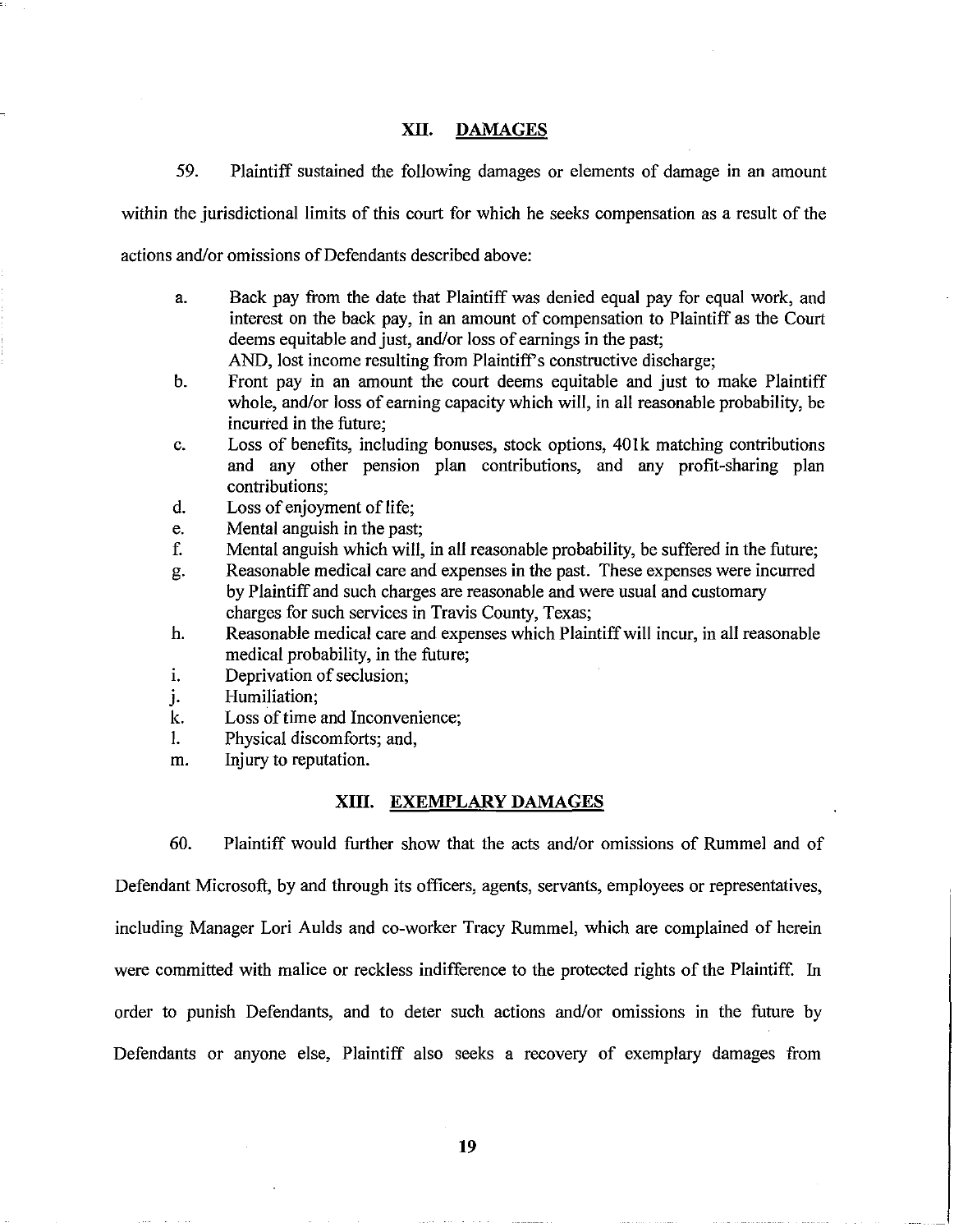Defendants.

### XIV. ATTORNEY'S FEES

62. Pursuant to Texas Labor Code Sec. 21.259, Plaintiffrequests his attorney's fees and costs, and reasonable expert fees.

### xv. CONDITIONS PRECEDENT

63. All conditions precedent to bringing this action have been perfonned or have occurred, or have been waived.

WHEREFORE, PREMISES CONSIDERED, Plaintiff, Michael Mercieca, respectfully prays that upon a final hearing of the cause, judgment be entered for the Plaintiff against Defendants for actual damages in an amount within the jurisdictional limits ofthe Court; exemplary damages; pre-judgment interest at the maximum rate allowed by law; post-judgment interest at the legal rate; attorney's fees; costs of court; and such other and further relief to which the Plaintiff may be entitled at law or in equity.

Respectfully submitted,

PAUL T. MORIN, P.C. 503 W. 14<sup>th</sup> Street Austin, Texas 78701  $(512)$  499-8200;  $(512)$  499-8203 fax

By: <u>// /<sup>2</sup> // / -</u>

Paul T. Morin State Bar No. 14460550

Roy A. Pollack Law Offices of Roy A. Pollack Texas Bar No. 16092900 503 W. 14th Street Austin, Texas 78701 Tel. (512) 472-6381; Fax (512) 499-8203 Attorneys for Plaintiff, Michael Mercieca